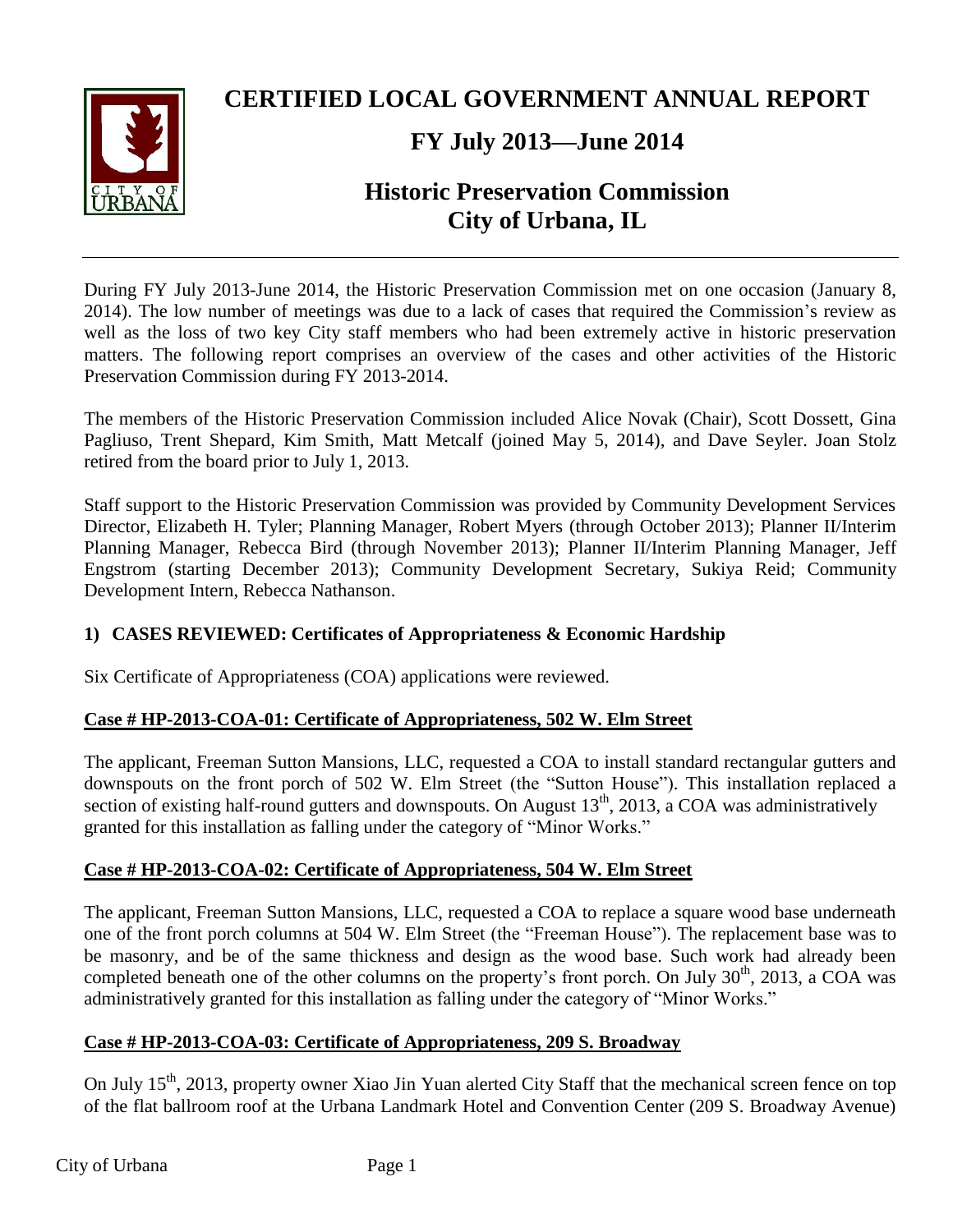was near collapse. On July  $16<sup>th</sup>$ , 2013, the Building Safety Division confirmed that the screen fence was in imminent danger of collapse. On July  $19<sup>th</sup>$ , 2013, a COA was administratively approved to allow the applicant to remove the screen fence in its entirety. Mr. Yuan would require a new COA to have no screen fence, or to install a new screen fence.

### **Case # HP-2013-COA-04: Certificate of Appropriateness, 209 S. Broadway**

On July 15<sup>th</sup>, 2013, property owner Xiao Jin Yuan alerted City Staff that the trim above the skylight at the Urbana Landmark Hotel and Convention Center (209 S. Broadway Avenue) was pulling away from the building, and was no longer secure. On July  $16<sup>th</sup>$ , 2013, the Building Safety Division identified this as an urgent issue in need of remedy and a threat to public safety. On July  $19<sup>th</sup>$ , 2013, a COA was administratively approved to allow the trim to be replaced in kind. Mr. Yuan would require new COAs to remove all of the trim or to install a different type of trim.

### **Case # HP-2013-COA-05: Certificate of Appropriateness, 504 W. Elm Street**

The applicant, Josh Daly, requested a COA to replace the east entry/exit porch for the side door of the apartment located at 504 W. Elm Street (the "Freeman House"). The condition of the porch was poor. Water damage had threatened its structural integrity, and several windows had been compromised; the north porch window had been completely removed from the frame and pieces of it sat inside the porch. On February  $19<sup>th</sup>$ , 2013, staff from the Building Safety Division found that the porch was dilapidated and unsafe, and the porch was closed for repairs. Per the applicant's request, the porch was to be replaced by a replica using new material that would allow for an extended life span. Under the proposed replacement, cedar four by four posts would be used (with all wood except the porch stairs to be painted white), masonry would be repaired, brick piers would be tuck pointed, all new wood frieze and detail work would match existing elements, an aluminum gutter would be installed, wooden hand rails would be provided, and a new transom window would be installed above the porch opening. Additionally, the north and south elevations of the porch would include new windows with non-insulated, single-paned tempered glazing in wood frames.

On January  $8<sup>th</sup>$ , 2014, the replacement was approved by the Historic Preservation Commission. The Historic Preservation Commission required, as a part of their vote, that the porch floor boards run perpendicular to the house as in the original porch design.

## **Case # HP-2014-COA-01: Certificate of Appropriateness, 115 W. Main Street**

The applicant, R Rental Series, LLC, requested a COA to remove the existing red asphalt roof shingles and replace them with red asphalt architectural shingles at 115 W. Main Street ("Tiernan's Block" or the "Masonic Temple"). On March 21<sup>st</sup>, 2014, this COA was granted administratively for the as falling under the category of "Minor Works."

## **2) LOCAL DESIGNATIONS: Local Landmarks and Historic Districts**

One application for Local Landmark designation carried over from FY 2012-2013 and was decided in FY 2013- 2014.

### **Case #HP-2013-L-01: Application to Designate the Zeta Tau Alpha Sorority House, 1404 S. Lincoln Avenue as a Local Historic Landmark**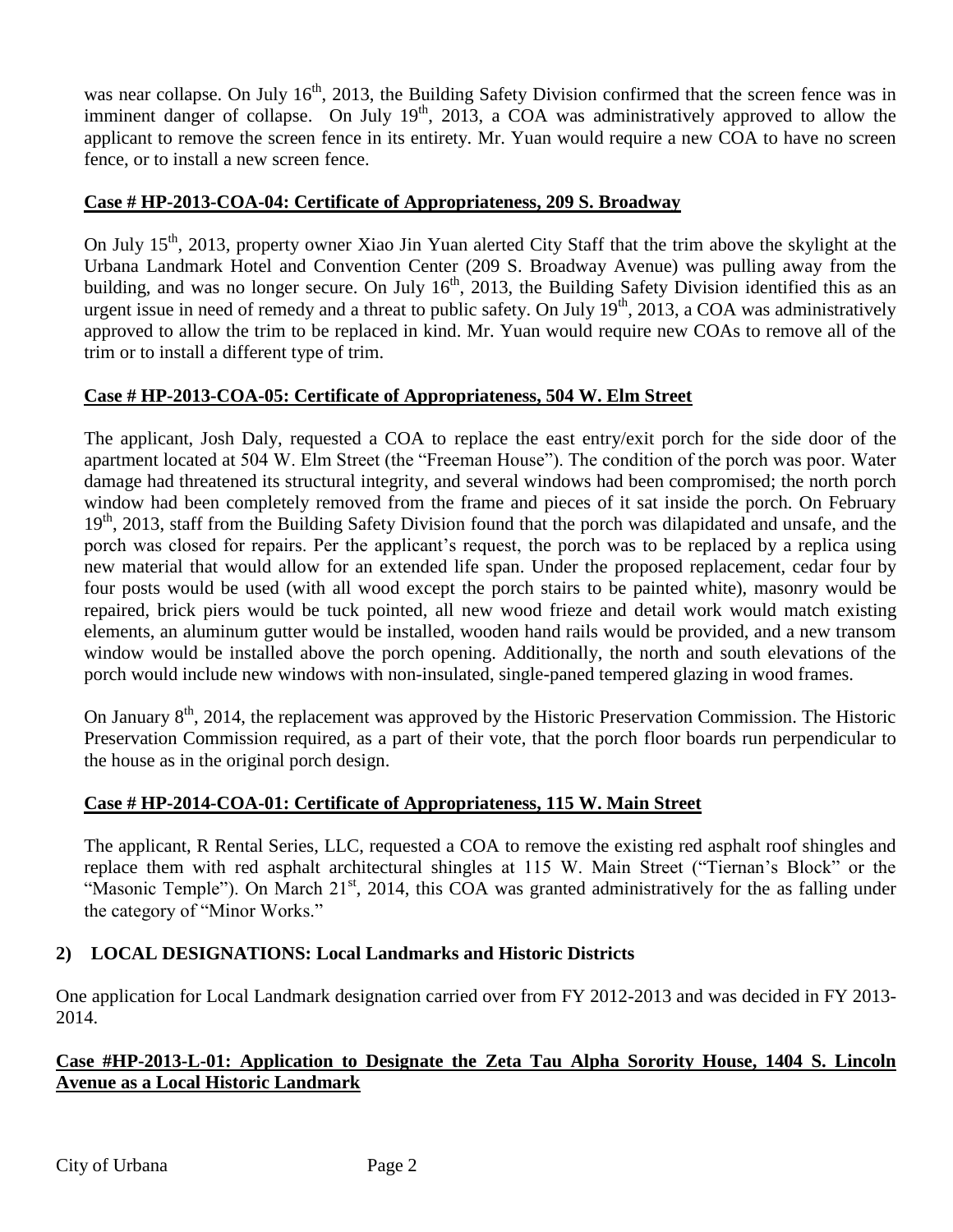The applicant, Brianna Kraft, nominated the Zeta Tau Alpha Sorority House for local landmark designation in FY 2012-2013. The property is owned by the Zeta Tau Alpha Fraternity. The house was built in 1928 for the local chapter of the Zeta Tau Alpha Sorority, and was designed by the prominent local firm Royer, Danely, and Smith in the French Eclectic architectural style. The property has been vacant since 2009. The main wall surface of the house consists of half-timber detailing with stucco infill. The lower story of



the house has multi-colored brick detailing around the foundation, around windows and doors, and at the corners. The house has a steeply pitched hip roof. Many of the windows are multi-paned casement windows which are accented by vertical and horizontal half-timber detailing. A large rounded bay window protrudes out from the first story. The main entrance to the house is recessed below a small gable roof porch. Two side lights flank the multi-paned doorway. The original 1928 house has maintained much of its integrity. In 1963, a threestory western wing was added, and a sunroom on the southeastern corner of the house was added sometime in the 1980s.

A public hearing was held on June 5, 2013, at the regularly scheduled meeting of the Urbana Historic Preservation Commission. Three people spoke in favor of landmark designation, while two people representing the property owner spoke in opposition to the application. The Commission received at least 21 letters or emails in support of the designation, and one in opposition. The Historic Preservation Commission unanimously recommended that the City Council designate the property as a local landmark. The City Council discussed the case at their June 17, 2013 meeting and voted to send it back to Committee, to be reviewed at the next regular City Council meeting. On July 15, 2013, the City Council considered the case. One person spoke in opposition to landmark designation. The item was deferred to the next regular meeting of the City Council. On August 5, 2013, the City Council denied landmark designation by a vote of 4 ayes to 3 nays.

### **3) SURVEY:**

No properties were surveyed in FY 2013 – 2014. The Historic Preservation class at the University of Illinois at Urbana-Champaign that conducts these surveys was not offered during this timeframe.

## **4) NATIONAL REGISTER NOMINATIONS:**

There were no National Register Nominations.

### **5) MONITORING:**

No monitoring activities took place.

#### **6) ACTIVITIES:**

City of Urbana Page 3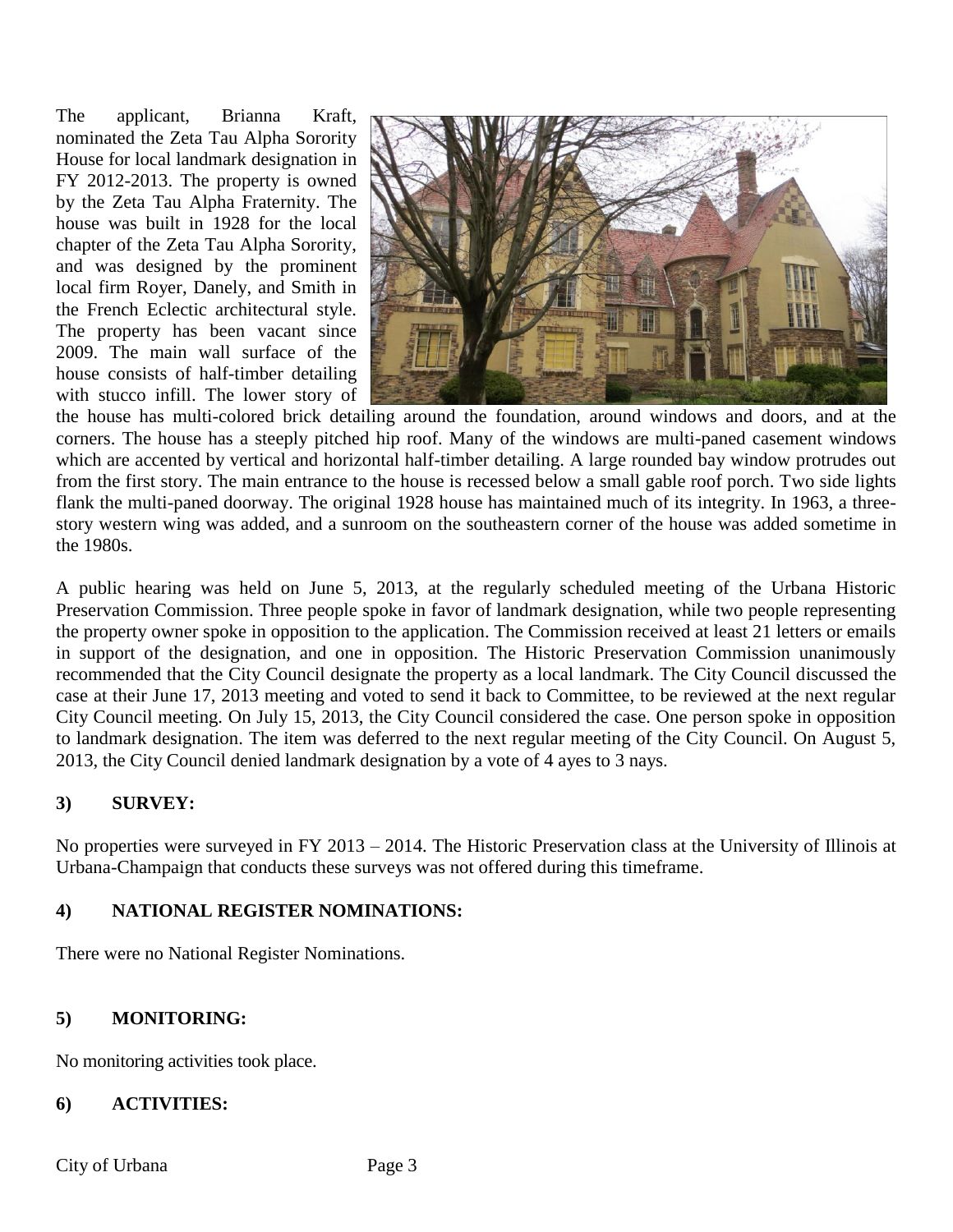#### **Plaques**

Plaques were installed at the Smith-Russell House, Colvin House, and Eli Halberstadt House.

#### **Illinois Association of Historic Preservation Commissions**

Community Development Intern Rebecca Nathanson attended the Illinois Association of Historic Preservation Commissions conference in Springfield.

#### **Training**

Matt Metcalf completed his Open Meetings Act training upon his appointment to the Historic Preservation Commission.

### **7) ATTACHMENTS:**

Attachment A. FY 2013-2014 Commissioner Attendance Record

cc: Elizabeth Tyler Alice Novak